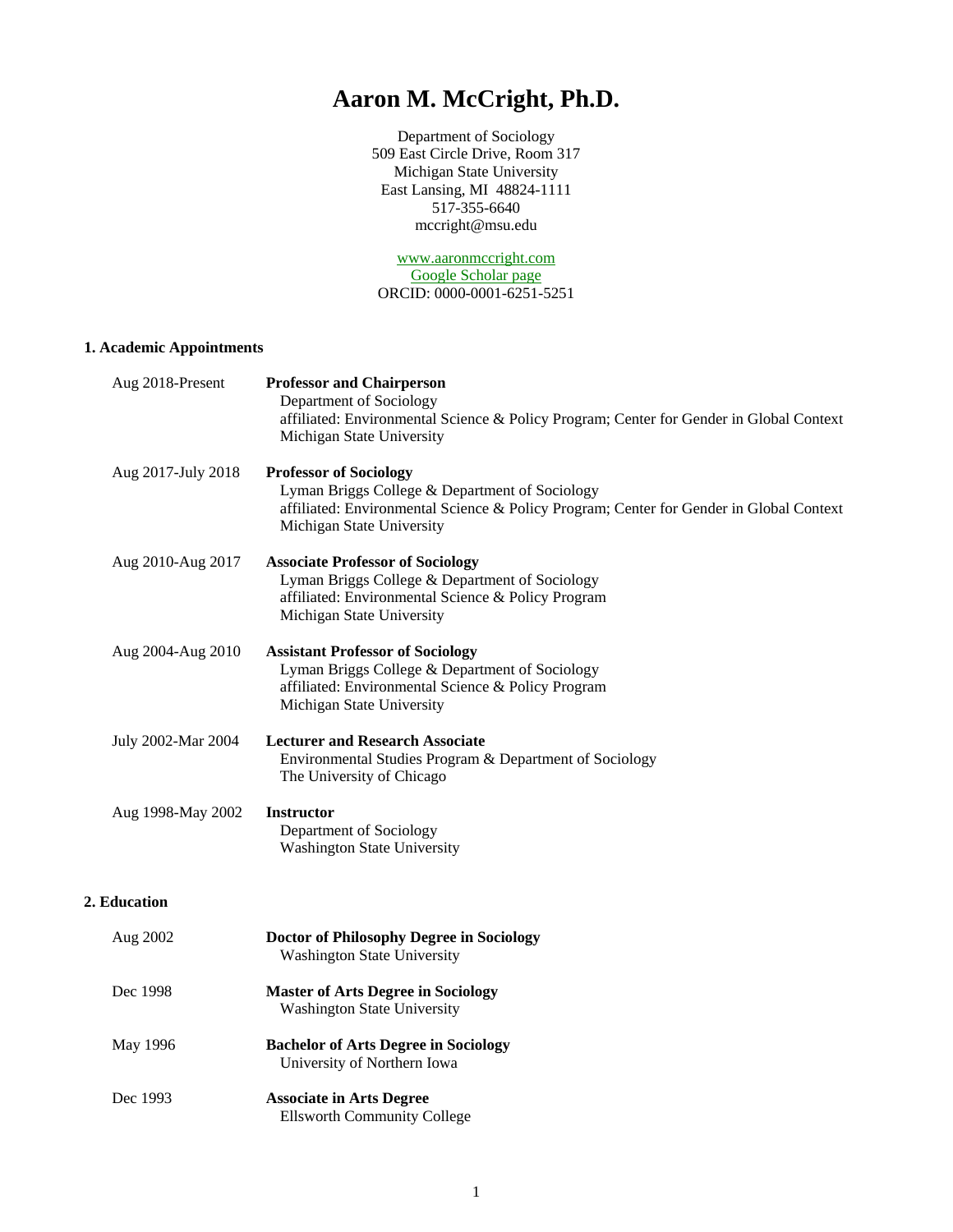# **3. Peer-Reviewed Publications** (MSU graduate student; non-MSU graduate student; undergraduate student)

# *3.1. Books*

- 2. Rosa, Eugene A., Ortwin Renn, and Aaron M. McCright. 2014. *The Risk Society Revisited: Social Theory and Governance*. Philadelphia, PA: Temple University Press.
- 1. McCright, Aaron M., and Terry N. Clark, editors. 2006. *Community and Ecology: Dynamics of Place, Sustainability, and Politics*. Amsterdam: Elsevier/JAI Press.

## *3.2. Journal Articles*

- 65. Gerard, Andrew, Maria Claudia Lopez, and Aaron M. McCright. 2019. "Coffee Roasters' Sustainable Sourcing Decisions and Use of the Direct Trade Label." *Sustainability* 11:5437. doi:10.3390/su11195437.
- 64. Marquart-Pyatt, Sandra T., Hui Qian, Matthew K. Houser, and Aaron M. McCright. 2019. "Climate Change Views, Energy Policy Preferences, and Intended Actions across Welfare State Regimes: Evidence from the European Social Survey." *International Journal of Sociology* 49(1):1-26.
- 63. Besley, John C., Kevin C. Elliott, Nagwan Zahry, Aaron M. McCright, Norbert E. Kaminski, and Joseph D. Martin. 2019. "Conflict of Interest Mitigation Procedures May Have Little Influence on the Perceived Procedural Fairness of Risk-Related Research." *Risk Analysis* 39:571-585.
- 62. Steel, Daniel, Chad Gonnerman, Aaron M. McCright, and Itai Bavli. 2018. "Gender and Scientists' Views about the Value-Free Ideal." *Perspectives on Science* 26:619.657.
- 61. Sarathchandra, Dilshani, Mark C. Navin, Mark A. Largent, and Aaron M. McCright. 2018. "A Survey Instrument for Measuring Vaccine Acceptance." *Preventive Medicine* 109:1-7.
- 60. McCright, Aaron M., and Riley E. Dunlap. 2017. "Combatting Misinformation Requires Recognizing Its Types and the Factors That Facilitate Its Spread and Resonance." *Journal of Applied Research in Memory and Cognition* 6:389-396.
- 59. Elliott, Kevin C., Aaron M. McCright, Summer Allen, and Thomas Dietz. 2017. "Values in Environmental Research: Citizens' Views of Scientists Who Acknowledge Values." *PLoS ONE* 12(10):e0186049.
- 58. Shwom, Rachael L., Cindy Isenhour, Rebecca C. Jordan, Aaron M. McCright, and Jennifer Meta Robinson. 2017. "Integrating the Social Sciences to Enhance Climate Literacy." *Frontiers in Ecology and the Environment* doi:10.1002/fee.1519.
- 57. Sarathchandra, Dilshani, and Aaron M. McCright. 2017. "The Effects of Media Coverage of Scientific Retractions on Risk Perceptions." *SAGE Open* doi:10.1177/2158244017709324.
- 56. Allen, Summer, Aaron M. McCright, and Thomas Dietz. 2017. "A Social Movement Identity Instrument for Integrating Survey Methods into Social Movements Research." *SAGE Open* doi:10.1177/2158244017708819.
- 55. Besley, John C., Aaron M. McCright, Nagwan Zahry, Kevin C. Elliott, Norbert E. Kaminski, and Joseph D. Martin. 2017. "Perceived Conflict of Interest in Health Science Partnerships." *PLoS ONE* 12(4):e0175643.
- 54. McCright, Aaron M. 2017. "Clean-Energy Conservatism." *Nature Energy* 2:doi:10.1038/nenergy.2017.26.
- 53. Dietz, Thomas, Summer Allen, and Aaron M. McCright. 2017. "Integrating Concern for Animals into Personal Values." *Anthrozoös* 30(1):109-122.
- 52. Lynch, Abigail J., William W. Taylor, and Aaron M. McCright. 2016. "Stakeholder Views of Management and Decision-Support Tools to Integrate Climate Change into Great Lakes Lake Whitefish Management." *Fisheries* 41:644-652.
- 51. McCright, Aaron M., Sandra T. Marquart-Pyatt, Rachael L. Shwom, Steven R. Brechin, and Summer Allen. 2016. "Ideology, Capitalism, and Climate: Explaining Public Views about Climate Change in the United States." *Energy Research and Social Science* 21:180-189.
- 50. Dunlap, Riley E., Aaron M. McCright, and Jerrod Yarosh. 2016. "The Political Divide on Climate Change: Partisan Polarization in the U.S. Public Widens." *Environment* 58(5):4-22.
- 49. McCright, Aaron M. 2016. "Anti-Reflexivity and Climate Change Skepticism in the US General Public." *Human Ecology Review* 22(2):77-107.
- 48. McCright, Aaron M., Riley E. Dunlap, and Sandra T. Marquart-Pyatt. 2016. "Political Ideology and Views about Climate Change in the European Union." *Environmental Politics* 25(2):338-358.
- 47. Sorenson, Amanda, Rachael L. Shwom, Rebecca Jordan, Diane Ebert-May, Cindy Isenhour, Aaron M. McCright, and Jennifer Meta-Robinson. 2016. "Model-Based Reasoning to Foster Environmental and Socio-Scientific Literacy in Higher Education." *Journal of Environmental Studies and Sciences* 6:287-294.
- 46. McCright, Aaron M., Meghan Charters, Katherine Dentzman, and Thomas Dietz. 2016. "Examining the Effectiveness of Climate Change Frames in the Face of a Denialist Counter-Frame." *Topics in Cognitive Science* 8(1):76-97.
- 45. Sundström, Aksel, and Aaron M. McCright. 2016. "Women and Nuclear Energy: Examining the Gender Divide in Opposition to Nuclear Power among Swedish Citizens and Politicians." *Energy Research and Social Science* 11:29-39.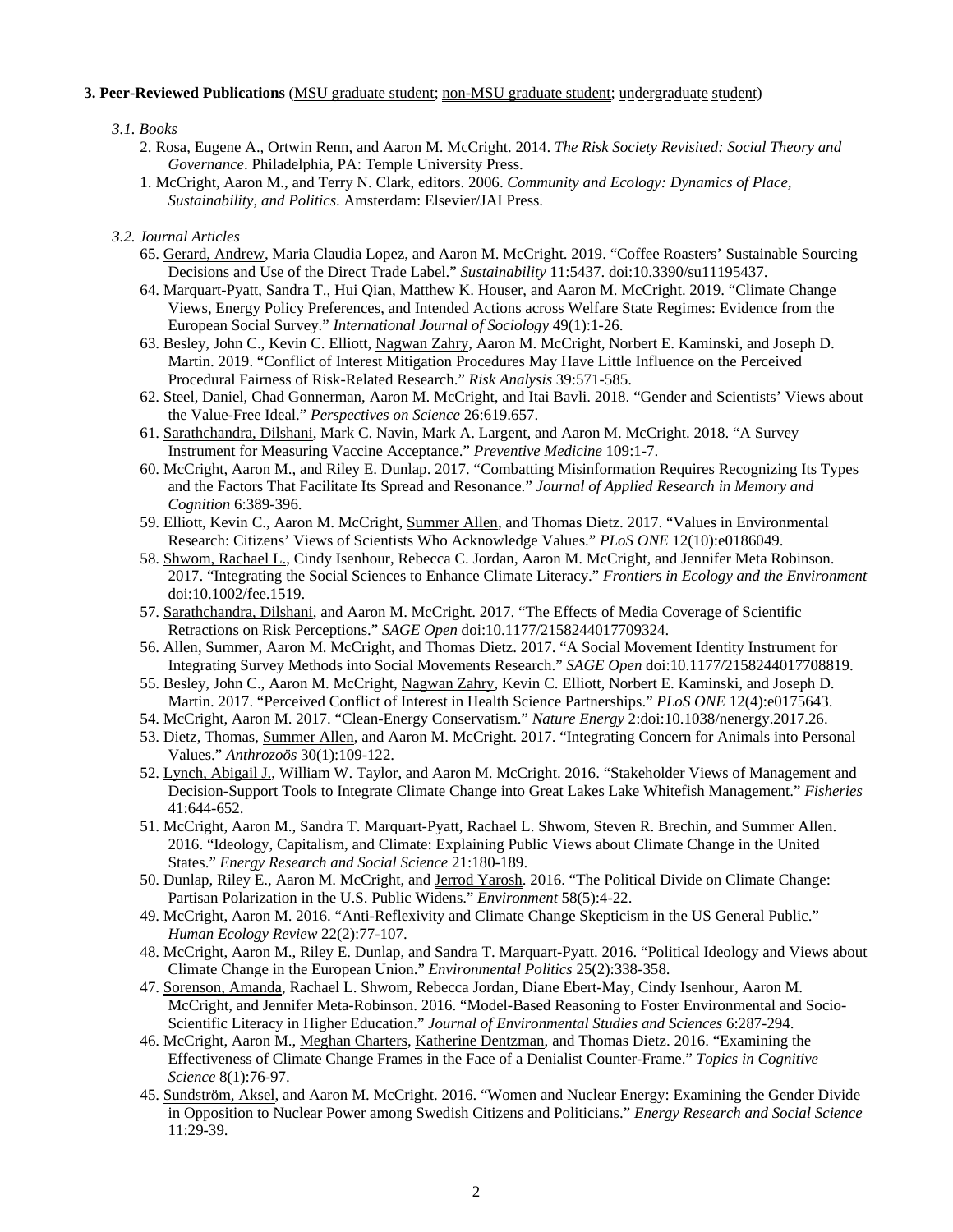- 44. Kaplowitz, Stan A., and Aaron M. McCright. 2015. "Effects of Policy Characteristics and Justifications on Acceptance of a Gasoline Tax Increase." *Energy Policy* 87:370-381.
- 43. Kelly, Jennifer R., Aaron M. McCright, and Thomas Dietz. 2015. "Climate Change and Society: Toward Online Pedagogy." *Human Ecology Review* 21(2):49-64.
- 42. Allen, Summer, Aaron M. McCright, and Thomas Dietz. 2015. "Measuring Household Energy Efficiency Behaviors with Attention to Behavioral Plasticity." *Energy Research and Social Science* 10:133-140.
- 41. McCright, Aaron M., and Riley E. Dunlap. 2015. "Comparing Two Measures of Social Movement Identity: The Environmental Movement as Example." *Social Science Quarterly* 96:400-416.
- 40. Clements, John M., Aaron M. McCright, Thomas Dietz, and Sandy T. Marquart-Pyatt. 2015. "A Behavioral Measure of Environmental Decision-Making for Social Surveys." *Environmental Sociology* 1(1):27-37.
- 39. Xiao, Chenyang, and Aaron M. McCright. 2015. "Gender Differences in Environmental Concern: Revisiting the Institutional Trust Hypothesis in the USA." *Environment and Behavior* 47:17-37.
- 38. Marquart-Pyatt, Sandra T., Aaron M. McCright, Thomas Dietz, and Riley E. Dunlap. 2014. "Politics Eclipses Climate Extremes for Climate Change Perception." *Global Environmental Change* 29:246-257.
- 37. McCright, Aaron M., Riley E. Dunlap, and Chenyang Xiao. 2014. "The Impacts of Temperature Anomalies and Political Orientation on Perceived Winter Warming." *Nature Climate Change* 4:1077-1081. **highlighted in "News & Views" in** *Nature Climate Change* **Givens, Jennifer E. 2014. "Drivers of Climate Change Beliefs."** *Nature Climate Change* **4:1051-1052.**
- 36. McCright, Aaron M., Chenyang Xiao, and Riley E. Dunlap. 2014. "Political Polarization on Support for Government Spending on Environmental Protection in the USA, 1974-2012." *Social Science Research* 48:251- 260.
- 35. McCright, Aaron M., and Chenyang Xiao. 2014. "Gender and Environmental Concern: Insights from Recent Work and for Future Survey Research." *Society and Natural Resources* 27:1109-1113.
- 34. Clements, John M., Chenyang Xiao, and Aaron M. McCright. 2014. "An Examination of the 'Greening of Christianity' Thesis among Americans, 1993-2010." *Journal for the Scientific Study of Religion* 53:373-391.
- 33. Sundström, Aksel, and Aaron M. McCright. 2014. "Gender Differences in Environmental Concern among Swedish Citizens and Politicians." *Environmental Politics* 23(6):1082-1095.
- 32. Clements, John M., Aaron M. McCright, and Chenyang Xiao. 2014. "Green Christians?: An Empirical Examination of Environmental Concern within the U.S. General Public." *Organization and Environment* 27:85- 102.
- 31. Kojola, Erik, Chenyang Xiao, and Aaron M. McCright. 2014. "Environmental Concern of Labor Union Members in the United States." *The Sociological Quarterly* 55:72-91.
- 30. Xiao, Chenyang, and Aaron M. McCright. 2014. "A Test of the Biographical Availability Argument for Gender Differences in Environmental Behaviors." *Environment and Behavior* 46:241-263.
- 29. McCright, Aaron M., Riley E. Dunlap, and Chenyang Xiao. 2014. "Increasing Influence of Party Identification on Perceived Scientific Agreement and Support for Government Action on Climate Change in the USA, 2006- 2012." *Weather, Climate, and Society* 6(2):194-201.
- 28. McCright, Aaron M., and Aksel Sundström. 2014. "Examining Gender Differences in Environmental Concern in the Swedish General Public, 1990-2011." *International Journal of Sociology* 43(4):63-86.
- 27. McCright, Aaron M., Katherine Dentzman, Meghan Charters, and Thomas Dietz. 2013. "The Influence of Political Ideology on Trust in Science." *Environmental Research Letters* 8:044029 doi:10.1088/1748- 9326/8/4/044029.
- 26. McCright, Aaron M., Brian O'Shea, Ryan Sweeder, Gerald Urquhart, and Aklilu Zeleke. 2013. "Promoting Interdisciplinarity through Climate Change Education." *Nature Climate Change* 3:713-716.
- 25. Dietz, Thomas, Christina Leshko, and Aaron M. McCright. 2013. Politics Shapes Individual Choices about Energy Efficiency." *Proceedings of the National Academy of Sciences* 110:9191-9192.
- 24. McCright, Aaron M., Riley E. Dunlap, and Chenyang Xiao. 2013. "Perceived Scientific Agreement and Support for Government Action on Climate Change in the USA." *Climatic Change* 119:511-518.
- 23. McCright, Aaron M., and Riley E. Dunlap. 2013. "Bringing Ideology In: The Conservative White Male Effect on Worry about Environmental Problems in the United States." *Journal of Risk Research* 16:211-226.
- 22. McCright, Aaron M. 2012. "Enhancing Students' Scientific and Quantitative Literacies through a Sociological Inquiry-Based Learning Project on Climate Change." *Journal of the Scholarship of Teaching and Learning* 12(4):86-102.
- 21. Sweeder, Ryan D., Kathleen A. Jeffery, and Aaron M. McCright. 2012. "Lyman Briggs College: An Innovative Living-Learning Community for STEM Education." *Quality Approaches in Higher Education* 3(2):7-14.
- 20. Xiao, Chenyang, and Aaron M. McCright. 2012. "Explaining Gender Differences in Concern about Environmental Problems in the United States." *Society and Natural Resources* 25:1067-1084. **Reprinted on pages 169-185 in** *Routledge Handbook of Gender and Environment***, edited by Sherilyn MacGregor. 2017. New York: Routledge.**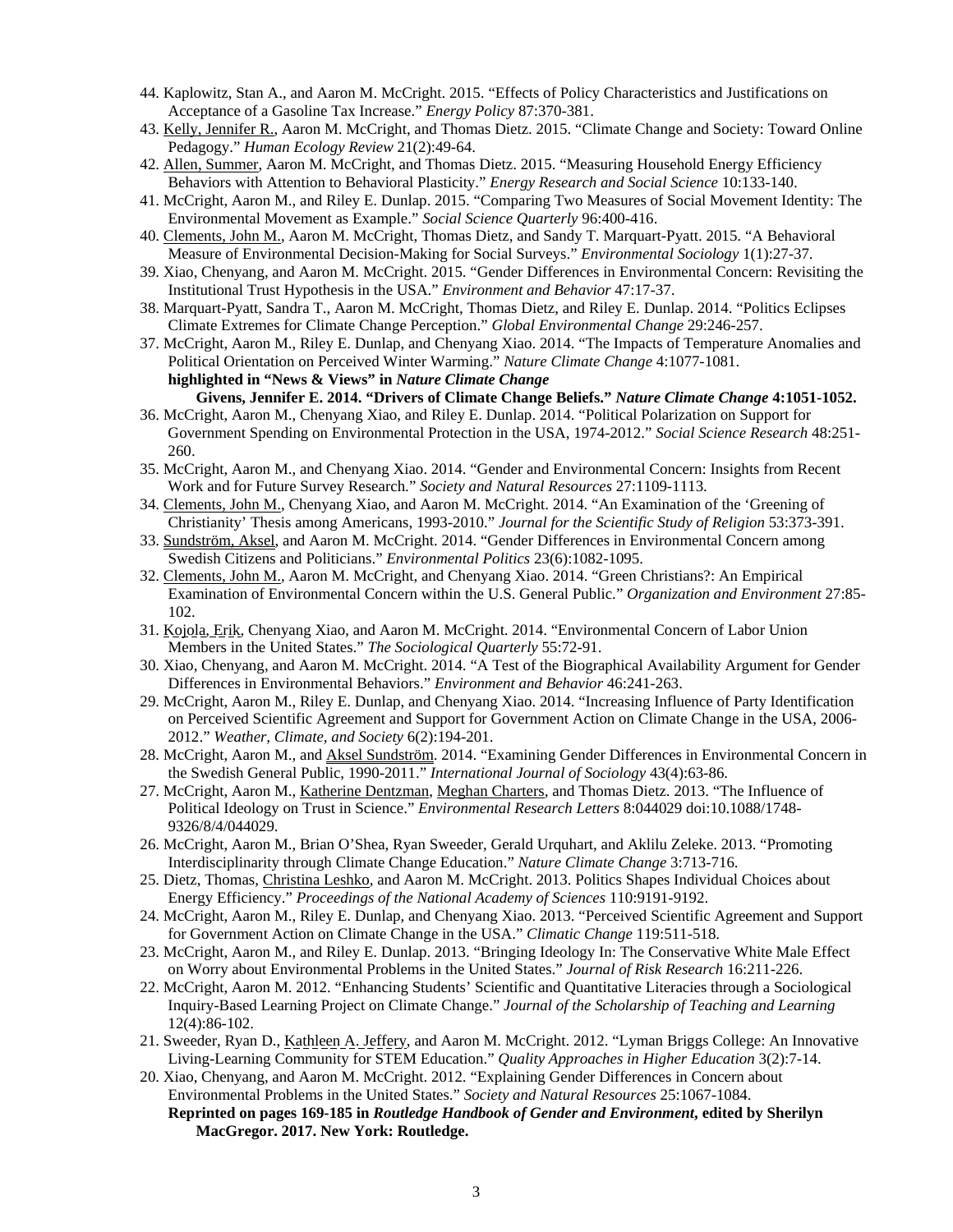- 19. McCright, Aaron M., and Riley E. Dunlap. 2011. "Cool Dudes: The Denial of Climate Change among Conservative White Males in the United States." *Global Environmental Change* 21:1163-1172.
- 18. Marquart-Pyatt, Sandra, Rachael L. Shwom, Thomas Dietz, Riley E. Dunlap, Stan A. Kaplowitz, Aaron M. McCright, and Sammy Zahran. 2011. "Understanding Public Opinion on Climate Change: A Call for Research." *Environment* 53(4):38-42.
- 17. McCright, Aaron M., and Riley E. Dunlap. 2011. "The Politicization of Climate Change and Polarization in the American Public's Views of Global Warming, 2001-2010." *The Sociological Quarterly* 52:155-194. **lead article in Symposium on the Politics of Climate Change**
	- **recipient of the Midwest Sociological Society's** *The Sociological Quarterly* **Distinguished Contribution to Scholarship Award in 2013**
	- **highlighted in "News & Views" in** *Nature Climate Change* **Hoffman, Andrew J. 2011. "The Growing Climate Divide."** *Nature Climate Change* **1(7):195-196.**
- 16. McCright, Aaron M. 2011. "Political Orientation Moderates Americans' Beliefs and Concern about Climate Change." *Climatic Change* 104(2):243-253.
- 15. McCright, Aaron M., and Riley E. Dunlap. 2010. "Anti-Reflexivity: The American Conservative Movement's Success in Undermining Climate Science and Policy." *Theory, Culture, and Society* 27(2-3):100-133.
- 14. McCright, Aaron M. 2010. "The Effects of Gender on Climate Change Knowledge and Concern in the American Public." *Population and Environment* 32:66-87.
- 13. Rosa, Eugene A., Aaron M. McCright, and Ortwin Renn. 2010. "Jürgen Habermas and Risk Society Theory: The Meeting of Passing Ships." *Quaderni di Teoria Sociale* 10:55-82.
- 12. McCright, Aaron M. 2009. "The Social Bases of Climate Change Knowledge, Concern, and Policy Support in the US General Public." *Hofstra Law Review* 37(4):1017-1047.
- 11. Dunlap, Riley E., and Aaron M. McCright. 2008. "A Widening Gap: Republican and Democratic Views on Climate Change." *Environment* 50(5):26-35.
- 10. Dunlap, Riley E., and Aaron M. McCright. 2008. "Social Movement Identity: Validating a Measure of Identification with the Environmental Movement." *Social Science Quarterly* 89(5):1045-1065.
- 9. McCright, Aaron M., and Riley E. Dunlap. 2008. "Social Movement Identity and Belief Systems: An Examination of the Consistency of Beliefs about Environmental Problems within the American Public." *Public Opinion Quarterly* 72(4):651-676.
- 8. McCright, Aaron M., and Riley E. Dunlap. 2008. "The Nature and Social Bases of Progressive Social Movement Ideology: Examining Public Opinion toward Social Movements." *The Sociological Quarterly* 49(4):825-848.
- 7. Vannini, Phillip, and Aaron M. McCright. 2007. "Technologies of the Sky: A Socio-Semiotic and Critical Analysis of Televised Weather Discourse." *Critical Discourse Studies* 4:49-73.
- 6. Xiao, Chenyang, and Aaron M. McCright. 2007. "Environmental Concern and Socio-Demographic Variables: A Study of Statistical Models." *Journal of Environmental Education* 38(2):3-13.
- 5. Vannini, Phillip, and Aaron M. McCright. 2004. "To Die For: The Semiotic Seductive Power of the Tanned Body." *Symbolic Interaction* 27(3):309-332.

## **Reprinted on pages 228-251 in** *The Body Reader***, edited by Lisa Jean Moore and Mary Kosut. 2010. New York: New York University Press.**

- 4. McCright, Aaron M., and Riley E. Dunlap. 2003. "Defeating Kyoto: The Conservative Movement's Impact on U.S. Climate Change Policy." *Social Problems* 50(3):348-373.
	- **Reprinted on pages 329-362 in** *Environmental Communication: Volume 3: Environmental Risk and Climate Change Communication***, edited by Robert Cox. Volume 3. Sage Benchmarks in Communication Series. 2016. London: Sage.**
- 3. Dunlap, Riley E., Chenyang Xiao, and Aaron M. McCright. 2001. "Politics and Environment in America: Partisan and Ideological Cleavages in Public Support for Environmentalism." *Environmental Politics* 10(4):23-48.
- 2. McCright, Aaron M., and Riley E. Dunlap. 2000. "Challenging Global Warming as a Social Problem: An Analysis of the Conservative Movement's Counter Claims." *Social Problems* 47(4):499-522. **Reprinted on pages 251-269 in** *Global Activism Reader***, edited by Luc Reydams. 2011. New York: Continuum.**
- 1. Henderson, Eric, Stephen J. Kunitz, K. Ruben Gabriel, Aaron M. McCright, and Jerrold E. Levy. 1998. "Boarding and Public Schools: Educational Attainment, Conduct Disorder, and Alcohol Dependency." *American Indian and Alaskan Native Mental Health Research: The Journal of the National Center* 8(2):24-45.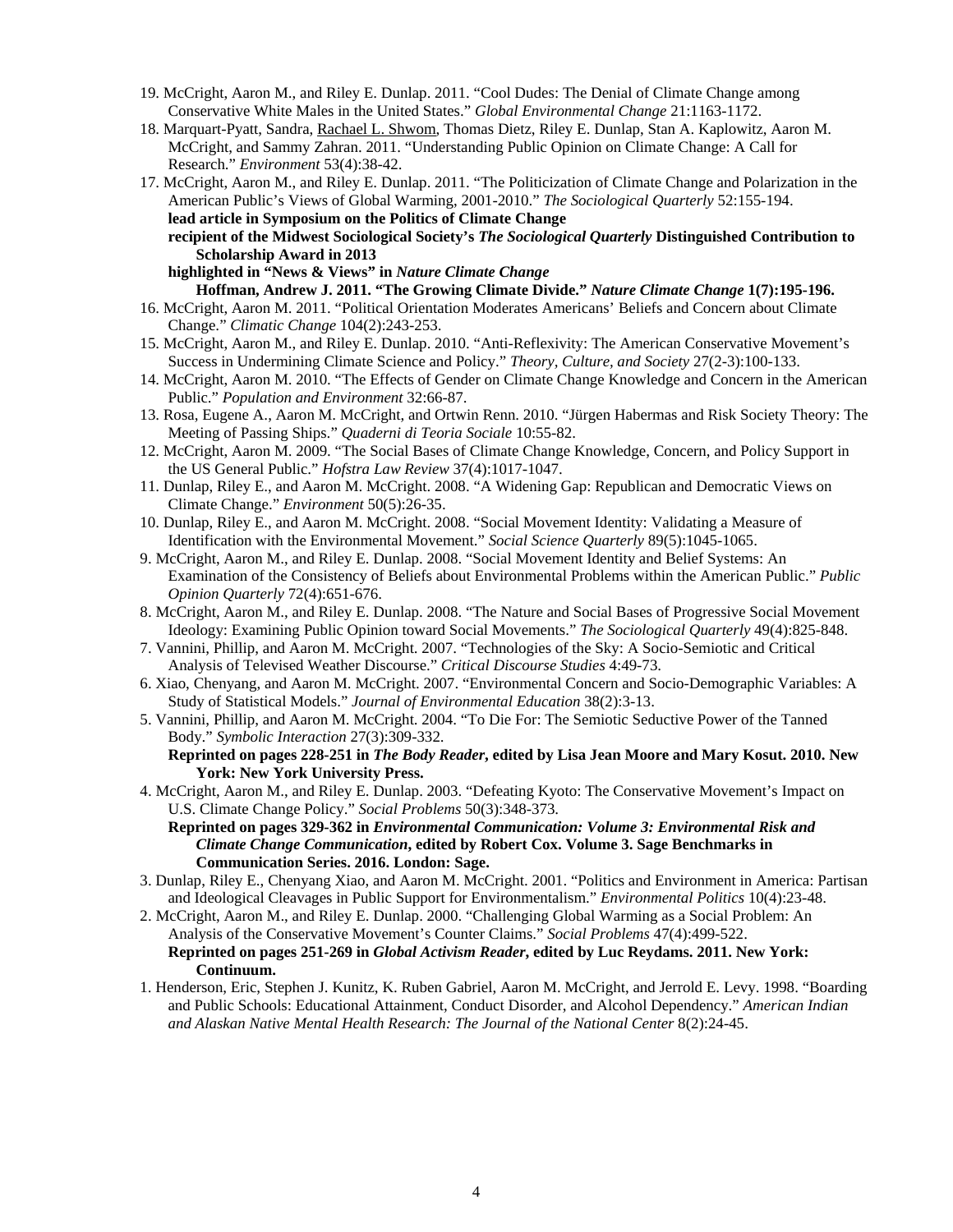*3.3. Book Chapters*

- 10. Dunlap, Riley E., and Aaron M. McCright. 2015. "Challenging Climate Change: The Denial Countermovement." Pp. 300-332 in *Climate Change and Society: Sociological Perspectives*, edited by Riley E. Dunlap and Robert J. Brulle. New York: Oxford University Press.
- 9. Shwom, Rachael L., Aaron M. McCright, and Steven R. Brechin. 2015. "Public Opinion on Climate Change." Pp. 269-299 in *Climate Change and Society: Sociological Perspectives*, edited by Riley E. Dunlap and Robert J. Brulle. New York: Oxford University Press.
- 8. McCright, Aaron M., and Riley E. Dunlap. 2012. "Organized Denial and Political Polarization on Climate Change in the United States." Pp. 173-194 in *Controverses Climatiques, Sciences et Politiques*, edited by Edwin Zaccai, François Gemenne and Jean-Michel Decroly. Paris: Sciences Po Press.
- 7. Dunlap, Riley, E., and Aaron M. McCright. 2011. "Organized Climate Change Denial." Pp. 144-160 in *Oxford Handbook of Climate Change and Society*, edited by John Dryzek, Richard Norgaard, and David Schlosberg. Cambridge: Oxford University Press.
- 6. Dunlap, Riley E., and Aaron M. McCright. 2010. "Climate Change Denial: Sources, Actors, and Strategies." Pp. 240-259 in *Routledge Handbook of Climate Change and Society*, edited by Constance Lever-Tracy. New York: Routledge Press.
- 5. McCright, Aaron M., and Rachael L. Shwom. 2010. "Newspaper and Television Coverage." Pp. 405-413 in *Climate Change Science and Policy*, edited by Stephen H. Schneider, Armin Rosencranz, Michael D. Mastrandrea, and Kristin Kuntz-Duriseti. Washington, D.C.: Island Press.
- 4. McCright, Aaron M. 2007. "Dealing With Climate Change Contrarians." Pp. 200-212 in *Creating a Climate for Change: Communicating Climate Change and Facilitating Social Change*, edited by Susanne C. Moser and Lisa Dilling. New York: Cambridge University Press.
- 3. McCright, Aaron M., and Terry N. Clark. 2006. "The Intersection between Community Sociology and Environmental Sociology." Pp. 1-14 in *Community and Ecology: Dynamics of Place, Sustainability, and Politics*, edited by Aaron M. McCright and Terry N. Clark. Amsterdam: Elsevier/JAI Press.
- 2. McCright, Aaron M., and Terry N. Clark. 2006. "The Political Opportunity Structure of the Environmental Movement in U.S. Communities." Pp. 199-240 in *Community and Ecology: Dynamics of Place, Sustainability, and Politics*, edited by Aaron M. McCright and Terry N. Clark. Amsterdam: Elsevier/JAI Press.
- 1. McCright, Aaron M., and Terry N. Clark. 2006. "The Shared Future of Environmental Sociology and Community Sociology." Pp. 295-302 in *Community and Ecology: Dynamics of Place, Sustainability, and Politics*, edited by Aaron M. McCright and Terry N. Clark. Amsterdam: Elsevier/JAI Press.

# **4. Funded Grants** (MSU graduate student)

# *4.1. External*

- 6. *Is the Treatment Perceived to be Worse than the Disease?: Ethical Concerns and Attitudes towards Psychiatric Electroceutical Interventions.* 2018. Principal Investigator: Laura Y. Cabrera. Co-Investigators: Aaron M. McCright, Robyn Bluhm, and Eric Achtyes. National Institutes of Health. National Institute of Mental Health. \$1,414,478 requested. Funded in full.
- 5. *Doctoral Dissertation Research: African Diaspora Collective Action: Rituals, Runaways, and the Haitian Revolution*. 2016. Principal Investigator: Aaron M. McCright. Co-Investigators: Glenn Chambers, Jr. and Crystal Eddins. National Science Foundation. Directorate for Social, Behavioral, and Economic Sciences. Sociology Program. \$11,999 requested. Funded in full.
- 4. *Examining How Message Characteristics Influence Support for Gasoline Tax Increases*. 2011. Principal Investigator: Stan A. Kaplowitz. Co-Principal Investigators: Aaron M. McCright. Time-Sharing Experiments for the Social Sciences Program. Experimental survey of nationally representative sample of U.S. adults requested. Funded in full.
- 3. *National Environmental and Climate Change Survey*. 2011. Principal Investigator: Aaron M. McCright. Co-Principal Investigator: Thomas M. Dietz. Other Personnel: Larry Hembroff, Sandra Marquart-Pyatt, Maria Isabel Ayala, Jiaguo Qi, and Derek Moy. National Science Foundation. Division of Social and Economic Sciences. Decision, Risk, and Management Sciences Program. \$2,869,535 requested. Funded at \$49,870.
- 2. *Sensing Weather and Climate Change*. 2008. Principal Investigator: Phillip Vannini. Co-Principal Investigators: Aaron M. McCright. Royal Roads University Office of Research. \$3,000 requested. Funded in full.
- 1. *Globalization and the Connection of Remote Communities: Environmental Implications*. 2008. Principal Investigator: Daniel B. Kramer. Co-Principal Investigators: Andrea Allen, Aaron M. McCright, Jiaguo Qi, and Gerald R. Urquhart. National Science Foundation. Division of Behavioral and Cognitive Sciences. Dynamics of Coupled Natural-Human Systems Program. \$1,057,123 requested. Funded in full.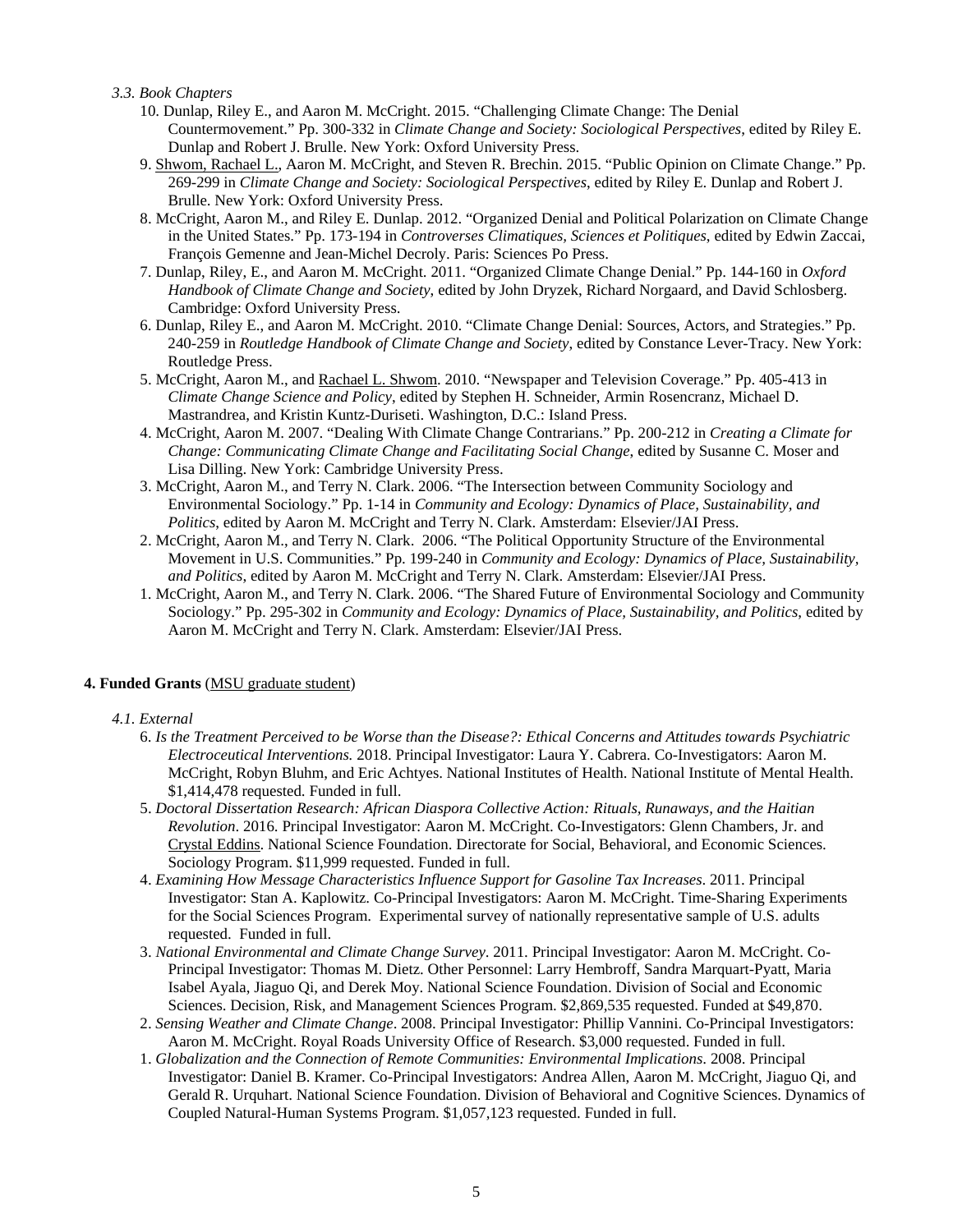## *4.2. Internal*

- 8. *Michiganders' Views of Vaccines*. 2016. Principal Investigator: Mark A. Largent. Co-Principal Investigators: Kevin C. Elliott, Aaron M. McCright, Mark Navin, and Sean Valles. Michigan State University Institute for Public Policy and Social Research. Michigan Applied Public Policy Research Program. \$23,500 requested. Funded at \$20,000.
- 7. *Testing Communication Tactics for Overcoming Skepticism*. 2014. Principal Investigator: Sean Valles. Co-Principal Investigators: Kevin C. Elliott, Mark A. Largent, and Aaron M. McCright. Michigan State University Environmental Science and Policy Program-AgBioResearch Interdisciplinary Team Building Initiative. \$6,830 requested. Funded in Full.
- 6. *Promoting Quality and Trust in Industry-Funded Research*. 2014. Principal Investigator: Kevin Elliott. Co-Principal Investigators: John Besley, Norbert Kaminski, Joe Martin, Aaron M. McCright, and Cheryl Murphy. Michigan State University Science Studies at State Collaborative Grant Award. \$12,980 requested. Funded at \$10,000.
- 5. *Advancing MSU Expertise in Environmental Decision-Making*. 2014. Principal Investigator: Aaron M. McCright. Co-Principal Investigators: Thomas Dietz, Julie Libarkin, Robert B. Richardson, and Bruno Takahashi. Michigan State University Environmental Science and Policy Program-AgBioResearch Interdisciplinary Team Building Initiative. \$9,700 requested. Funded in Full.
- 4. *National Environmental and Climate Change Survey Workshop*. 2011. Principal Investigator: Thomas M. Dietz. Co-Principal Investigator: Aaron M. McCright. Michigan State University Discretionary Funding Initiative. \$36,578 requested. Funded in full.
- 3. *Discovering Diversity, Creating Inclusion: An Inquiry into Diversity and Science*. 2010. Co-Principal Investigators: Kendra Cheruvelil, Cori Fata-Hartley, Aaron M. McCright, Georgina Montgomery. Michigan State University Office for Inclusion and Intercultural Initiatives. Creating Inclusive Excellence Grant Program. \$13,745 requested. Funded at \$11,000.
- 2. *Discovering Diversity, Creating Inclusion: An Inquiry into Diversity and Science*. 2009. Co-Principal Investigators: Kendra Cheruvelil, Cori Fata-Hartley, Aaron M. McCright, Georgina Montgomery. Michigan State University Office for Inclusion and Intercultural Initiatives. Creating Inclusive Excellence Grant Program. \$37,789 requested. Funded at \$14,409.
- 1. *An Ethnography of Two Biological Field Stations in the Republic of Panamá*. 2006. Principal Investigator. Michigan State University Intramural Research Grants Program. New Faculty Grants Program. \$33,169 requested. Funded in full.

# **5. Selected Invited Presentations**

- McCright, Aaron M. 2018. "Artificial Intelligence; or, the Modern Prometheus?" Brews and Views Series co-sponsored by the Institute for Quantitative Health Science and Engineering and the Center for Ethics and Humanities in the Life Sciences at Michigan State University. East Lansing, MI. March 16.
- McCright, Aaron M. 2015. "Climate Change Denial." Presentation at the "Understanding Science Denialism" Conference at Wake Forest University. Winston-Salem, NC. July 9.
- McCright, Aaron M. 2013. "Gender and Climate Change Views." Presentation at the Gender Summit 3—North America: Diversity Fueling Excellence in Research and Innovation. Washington, D.C. November 15.
- McCright, Aaron M. 2013. "The Politicization of Climate Change and Polarization in the American Public's View of Global Warming." Presentation at the 2013 Midwest Energy Policy Conference. Washington University in St. Louis. October 29.
- McCright Aaron M. 2013. "Climate Change Denial and Public Understanding of Climate Change in the United States." Presentation at State University of New York at Geneseo. Geneseo, NY. March 6.
- McCright, Aaron M. 2013. "Politics and Public Understanding of Climate Change. Presentation at Oklahoma State University. Stillwater, OK. February 22.
- McCright Aaron M. 2013. "Climate Change Denial and Public Understanding of Climate Change." Presentation at the "Climate Change, Anti-Environmentalism, and American Politics" Faculty Symposium at Vanderbilt University. Nashville, TN. February 8.
- McCright, Aaron M. 2010. "Cool Dudes: The Denial of Climate Change among Conservative White Males." Paper presented at the Ecological and Cultural Change Group at Michigan State University. East Lansing, MI. September 24.
- McCright, Aaron M. 2009. "The Politicization of Climate Change: Political Polarization in the American Public's Views of Global Warming." Paper presented at the Environmental Sociology Seminar at Michigan State University. East Lansing, MI. October 16.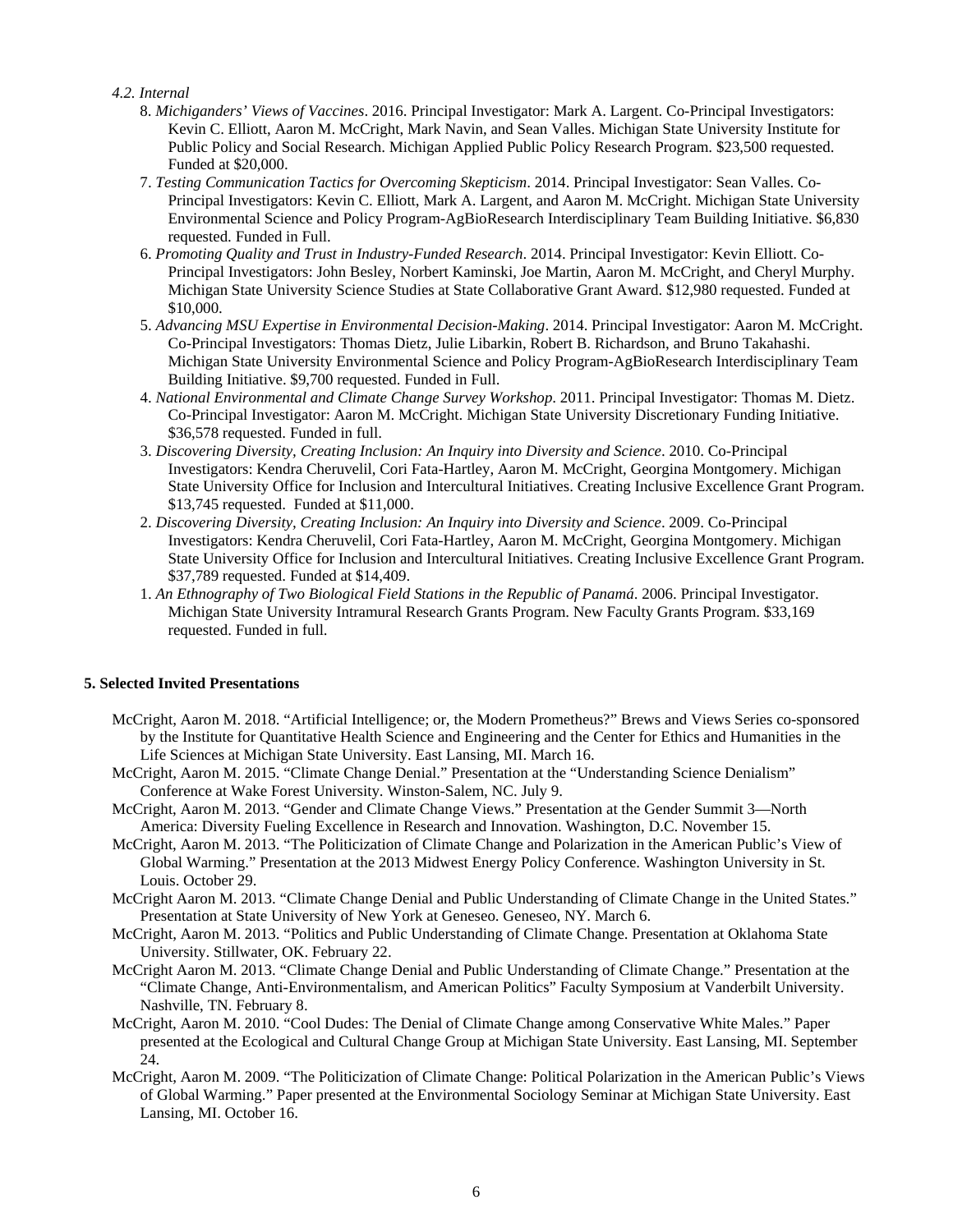- McCright, Aaron M. 2009. "Climate Change Skepticism in the American Public." Paper presented at the "Energy and the Environment: Empowering Consumers" Conference at Hofstra University. March 20.
- McCright, Aaron M. 2008. "The American Conservative Movement's Success in Undermining Climate Science and Policy." BAMBI Lecture for the Smithsonian Tropical Research Institute. Barro Colorado Island, Republic of Panamá. July 24.
- McCright, Aaron M. 2005. "A Conceptual Typology of the Political Opportunity Structure: Testing Major Enduring Hypotheses." Paper presented at the Politics and Social Change Workshop at the University of Chicago. Chicago, IL. May 19.
- McCright, Aaron M. 2005. "Dealing With Climate Change Contrarians." Paper presented at the Ecological and Cultural Change Group at Michigan State University. East Lansing, MI. March 15.
- McCright, Aaron M. 2004. "The Conservative Movement's Impact on U.S. Climate Change Policy." Presentation at the Center for Environmental Science and Policy's "Environmental Policy Forum" at Stanford University. Stanford, CA. June 3.
- McCright, Aaron M. 2004. "The Conservative Movement's Impact on U.S. Climate Change Policy." Presentation in the Department of Sociology at Iowa State University. Ames, IA. January 27.
- McCright, Aaron M. 2003. "The Conservative Movement's Impact on U.S. Climate Change Policy." Presentation in the Department of Sociology at Utah State University. Logan, UT. November 17.
- McCright, Aaron M. 2003. "The Conservative Movement's Impact on U.S. Climate Change Policy." Presentation in the Department of Sociology and Anthropology at University of Texas, Arlington. Arlington, TX. November 3.
- McCright, Aaron M. 2003. "The Conservative Movement's Impact on U.S. Climate Change Policy." Presentation in the Department of Sociology at Florida State University. Tallahassee, FL. October 27.
- McCright, Aaron M., and Terry Nichols Clark. 2003. "The Environmental Movement and City Politics: Examining the Effects of Political Culture and Public Opinion." Paper presented at the Environmental Workshop at the University of Chicago. Chicago, IL. June 3.
- McCright, Aaron M. 2002. "The Conservative Movement's Impact on U.S. Climate Change Policy." Presentation in the Department of Sociology at University of Colorado at Boulder. Boulder, CO. Nov. 6.
- McCright, Aaron M. 2002. "The Conservative Movement's Impact on U.S. Climate Change Policy." Presentation in the Environmental Studies Program at University of Chicago. Chicago, IL. February 13.

#### **6. Selected Invited Participation in Conferences, Workshops, Programs, and Symposia**

"Understanding Science Denialism" Conference at Wake Forest University. Winston-Salem, NC. July 9-10, 2015.

- "Environmental Communications: Lessons Learned from Climate Change" Roundtable at Michigan State University. East Lansing, MI. November 12, 2014.
- "Socio-Ecological Framework for Understanding Climate Change Mitigation and Adaptation" Workshop at the National Socio-Environmental Synthesis Center (SESYNC). Annapolis, MD. February 21-22, 2014. July 29-30, 2014.
- Gender Summit 3—North America: Diversity Fueling Excellence in Research and Innovation. Sponsored by the National Science Foundation's Office of International and Integrative Activities. Washington, D.C. November 13- 15, 2013.
- 2013 Midwest Energy Policy Conference. Washington University in St. Louis. St. Louis, MO. October 29-30, 2013.
- "Best Practices at Work: Lessons Learned by MSU Innovators" Workshop of the "Teaching Essentials for STEM Faculty Workshop Series." East Lansing, MI. April 12, 2012.
- "Climate Change Education for the Public and Decision-Makers" Workshop of the National Academy of Sciences, Division of Earth and Life Studies, Committee on Human Dimensions of Global Change—Board on Science Education. Washington, D.C. October 21-22, 2010.
- "Climate Change Vulnerabilities and Opportunities: Michigan and Beyond" Conference at Michigan State University. East Lansing, MI. April 26-27, 2010.
- "Energy and the Environment: Empowering Consumers" Conference at Hofstra University. Hempstead, NY. March 20- 21, 2009.
- Sociological Perspectives on Global Climate Change Workshop at the National Science Foundation. Arlington, VA. May 30-31, 2008.
- 19th Annual Kavli Frontiers of Science Symposium for the National Academy of Sciences. Irvine, CA. November 8-10, 2007.
- Fall 2007 Sustainable Michigan Endowed Project (SMEP) Academy titled "Sustainability and Michigan's Bioeconomy Future." Plymouth, MI. Sept 27-28, 2007.
- "Leadership Summit to Effect Change in Teaching and Learning in Undergraduate Education" coordinated by the National Academy of Sciences, Division of Earth and Life Studies—Board of Agriculture and Natural Resources. Washington, D.C. October 3-5, 2006.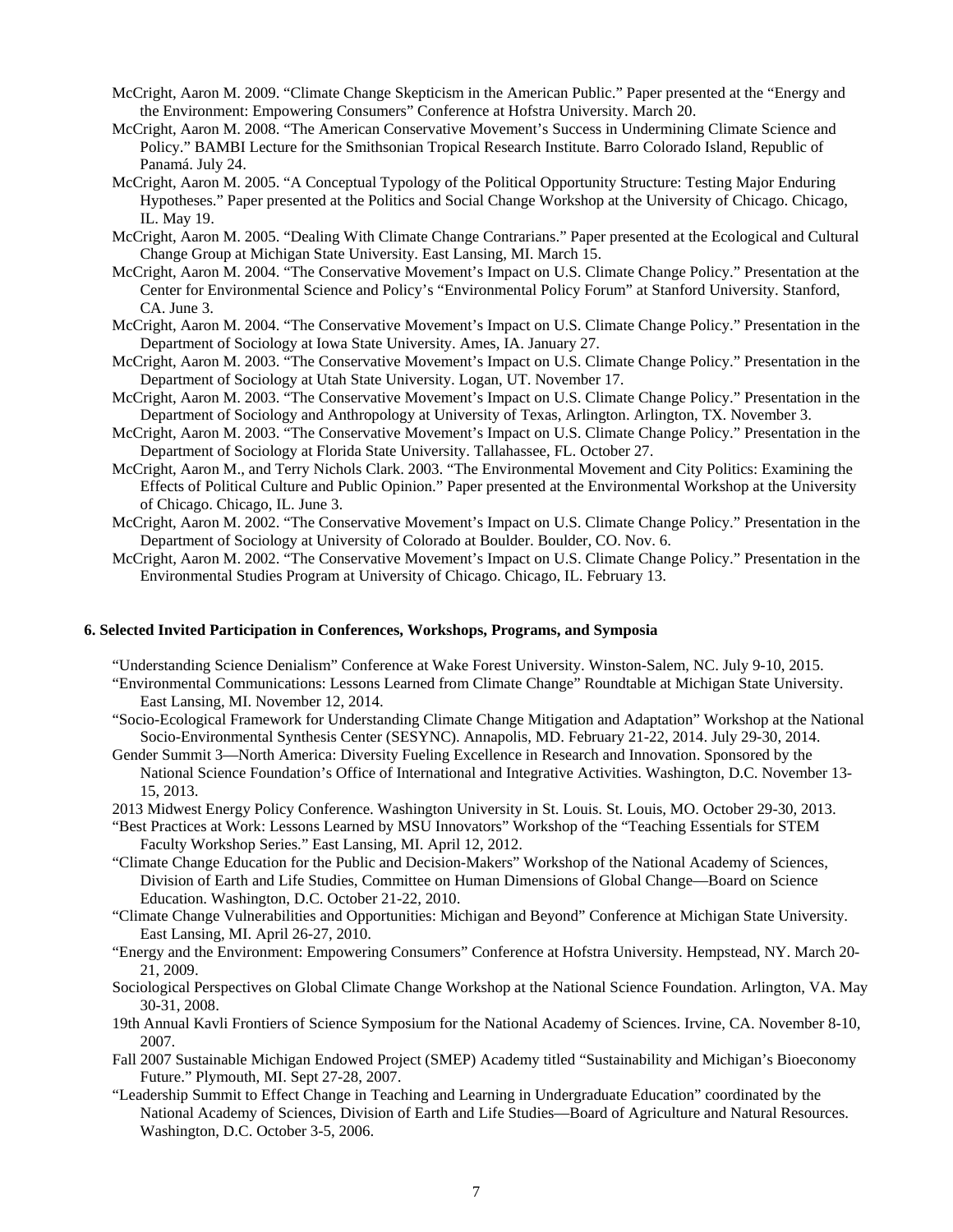- "Decision-Making in an Uncertain Climate" Workshop coordinated by the Environmental Science and Policy Program at Michigan State University. East Lansing, MI. December 1, 2005.
- Fall 2005 Sustainable Michigan Endowed Project (SMEP) Academy titled "Sustainability: Theory and Application." Dearborn, MI. November 18-19, 2005.
- Spring 2004 Sustainable Michigan Endowed Project (SMEP) Forum. East Lansing, MI. April 22-23, 2004.

#### **7. Teaching** (since fall 2004 at Michigan State University only)

- *7.1. On-Campus Teaching* (not including special topics, directed studies, or individual readings courses) LB 133: Introduction to History, Philosophy, and Sociology of Science (6 times; 1 time as Honors section) LB 334: Science, Technology, and Public Policy (3 times) LB 325B: Science and the Environment: Social Sciences (9 times; 1 time as Honors section) LB 492: Senior Seminar (10 times) SOC/LB 368: Science, Technology, and Society (1 time) SOC 841: Social Movements (2 times) SOC 865: Environmental Sociology (5 times) SOC 868: Science and Technology (2 time) *7.2. Off-Campus Teaching*
	- Tropical Biodiversity and Conservation in Panama Study Abroad Program (5 times) Rainforests and Reality in Nicaragua Study Abroad Program (1 time) Residential Opportunities at Kellogg Station (ROKS) Study Away Program (4 times)

#### *7.3. Invited Guest Instruction*

- McCright, Aaron M. 2018. "Overcoming Climate Change Denial." LB 492: Senior Seminar. Taught by Ryan Sweeder. February 26. 9 students in attendance.
- McCright, Aaron M. 2017. "Political Polarization on Climate Change in the USA, 2001-2016." NSC 192: Environmental Issues Seminar. Taught by Laurie Thorp. November 7. 56 students in attendance.
- McCright, Aaron M. 2017. "Political Polarization on Climate Change in the USA, 2001-2016." FW/MC/LB 181: Introduction to Science, Technology, Environment, and Public Policy. Taught by Tobin Craig and Jerry Urquhart. November 7. 56 students in attendance.
- McCright, Aaron M. 2017. "The Sociology of Social Movements." SOC 481: Social Movements and Collective Identity. Taught by Jualynne Dodson. September 28. 12 students in attendance.
- McCright, Aaron M. 2016. "Political Polarization on Climate Change in the USA, 2001-2016." FW/MC/LB 181: Introduction to Science, Technology, Environment, and Public Policy. Taught by Mark Largent and Michael Wagner. November 17. 41 students in attendance.
- McCright, Aaron M. 2016. "Political Polarization on Climate Change in the USA, 2001-2016. SOC/LB 368: Science, Technology, and Society. Taught by Jennifer Kelly. 22 students in attendance.
- McCright, Aaron M. 2012. "Politics and Public Understanding of Climate Change." FW/MC/LB 181: Introduction to Science, Technology, Environment, and Public Policy. Taught by Tobin Craig and Kelly Millenbah. October 4. 52 students in attendance.
- McCright, Aaron M. 2010. "Political Dynamics of Climate Change Journalism." JRN 473: Seminar in Environmental Journalism—Reporting on Climate Change. Taught by Jim Detjen. October 11. 12 students in attendance.
- McCright, Aaron M. 2010. "Globalization, Science, and Climate Change." FW/MC 481: Global Issues in Fisheries and Wildlife Resources. Taught by William Taylor. April 26. 15 students in attendance.
- McCright, Aaron. 2009. "Climate Change Media Coverage and Public Opinion." LB 330H: Topics in History, Philosophy, and Sociology of Science. Taught by Elizabeth Mauritz. December 3. 16 students in attendance.
- McCright, Aaron M. 2008. "Political Dynamics of Climate Change Journalism." JRN 808: Specialized Topics in Journalism—Reporting on Climate Change. Taught by Jim Detjen. October 21. 11 students in attendance.
- McCright, Aaron M. 2008. "The Roles of Nongovernmental Organizations in Mitigating the Influence of Globalization on Natural Resources." FW/MC 481: Global Issues in Fisheries and Wildlife Resources. Taught by William Taylor and Nancy Leonard. April 14. 15 students in attendance.
- McCright, Aaron M. 2006. "The Conservative Movement's Impact on U.S. Climate Change Policy." HRT 486: Biotechnology in Agriculture: Applications and Ethical Issues. Taught by Rebecca Grumet and Paul Thompson. October 12. 15 students in attendance.
- McCright, Aaron M. 2005. "Professional Interviews and Recommendation Letters." SOC 989: Professional Development Seminar. Taught by Linda Kalof. April 15. 8 students in attendance.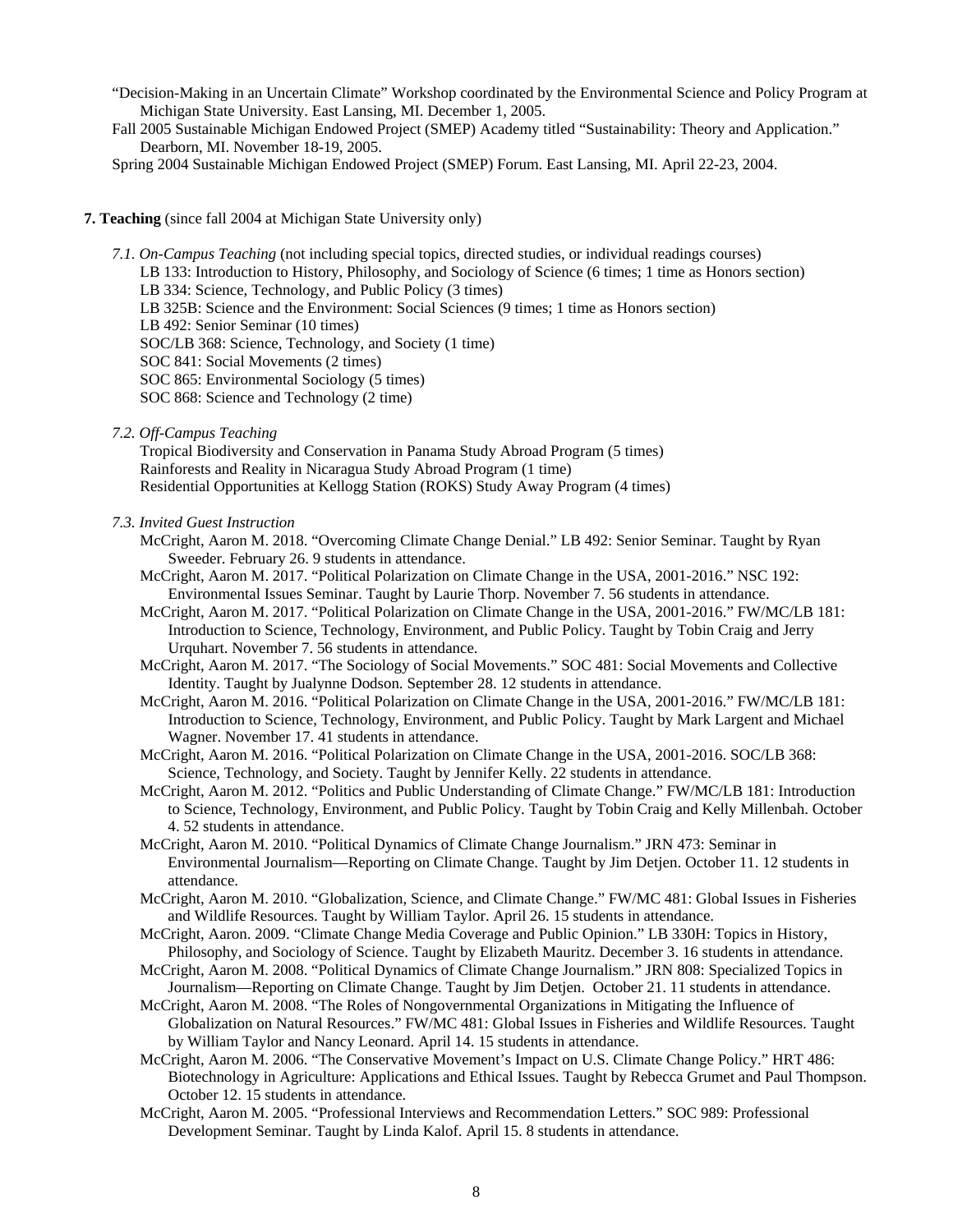McCright, Aaron M. 2005. "Cover Letters, Research Statements, and Teaching Portfolios." SOC 989: Professional Development Seminar. Taught by Linda Kalof. March 18. 8 students in attendance.

McCright, Aaron M. 2004. "The Conservative Movement's Impact on U.S. Climate Change Policy." HRT 486: Biotechnology in Agriculture: Applications and Ethical Issues. Taught by Rebecca Grumet and Frederick Gifford. October 5. 26 students in attendance.

#### **8. Advising and Mentoring**

*8.1. Undergraduate Advising* Environmental Sciences & Management major (4 total students) History, Philosophy, & Sociology of Science major (16 total students; 7 Honors students)

#### *8.2. Graduate Advising*

8.2.1 Primary MA/MS Advisor

Melissa Elafros, 2008 MA in Bioethics, Humanities, & Society

#### 8.2.2 Primary PhD Advisor

Nikki E. Lamp, 2011 PhD in Fisheries & Wildlife John M. Clements, 2013 PhD in Sociology Summer Allen, 2017 PhD in Sociology Crystal Nicole Eddins, 2017 PhD in Sociology

# 8.2.3. Member of MA/MS Committee

Cecilia M. Lewis, 2009 MS in Fisheries and Wildlife Jody Simoes, 2009 MS in Fisheries and Wildlife Steven Larry Sutton, 2009 MS in Fisheries and Wildlife Sarah Herbst, 2011 MS in Community Sustainability Paul Franklin Myers, 2012 MS in Forestry Ryan Fletcher, 2014 MS in Fisheries and Wildlife Carol Terracina Hartman, 2014 MA in Journalism Katherine Julian, 2014 MS in Fisheries and Wildlife Marielle Peschiera, 2014 MS in Fisheries and Wildlife Sara Torres, 2019 MA in Geography

## 8.2.4. Member of PhD Committee

Amy Jean Fitzgerald, 2006 PhD in Sociology Suzanne Melissa Gold, 2007 PhD in Political Science Marcellus Marques Caldas, 2008 PhD in Geography Eric Donaven Raile, 2008 PhD in Political Science Rachael Leah Shwom, 2008 PhD in Sociology Lori Beth Baralt, 2009 PhD in Sociology Allison Loconto, 2010 PhD in Sociology David Bidwell, 2011 PhD in Sociology Chuntian Lu, 2011 PhD in Sociology Abigail Lynch, 2013 PhD in Fisheries and Wildlife Dilshani Sarathchandra, 2013 PhD in Sociology Robert Edward Drost, 2014 PhD in Geological Sciences Ayman Maybrouk, 2014 PhD in Fisheries and Wildlife Weston Michael Eaton, 2015 PhD in Sociology Jennifer Rebecca Kelly, 2015 PhD in Sociology Cameron Thomas Whitley, 2017 PhD in Sociology Riva Denny, 2018 PhD in Sociology Matthew Houser, 2018 PhD in Sociology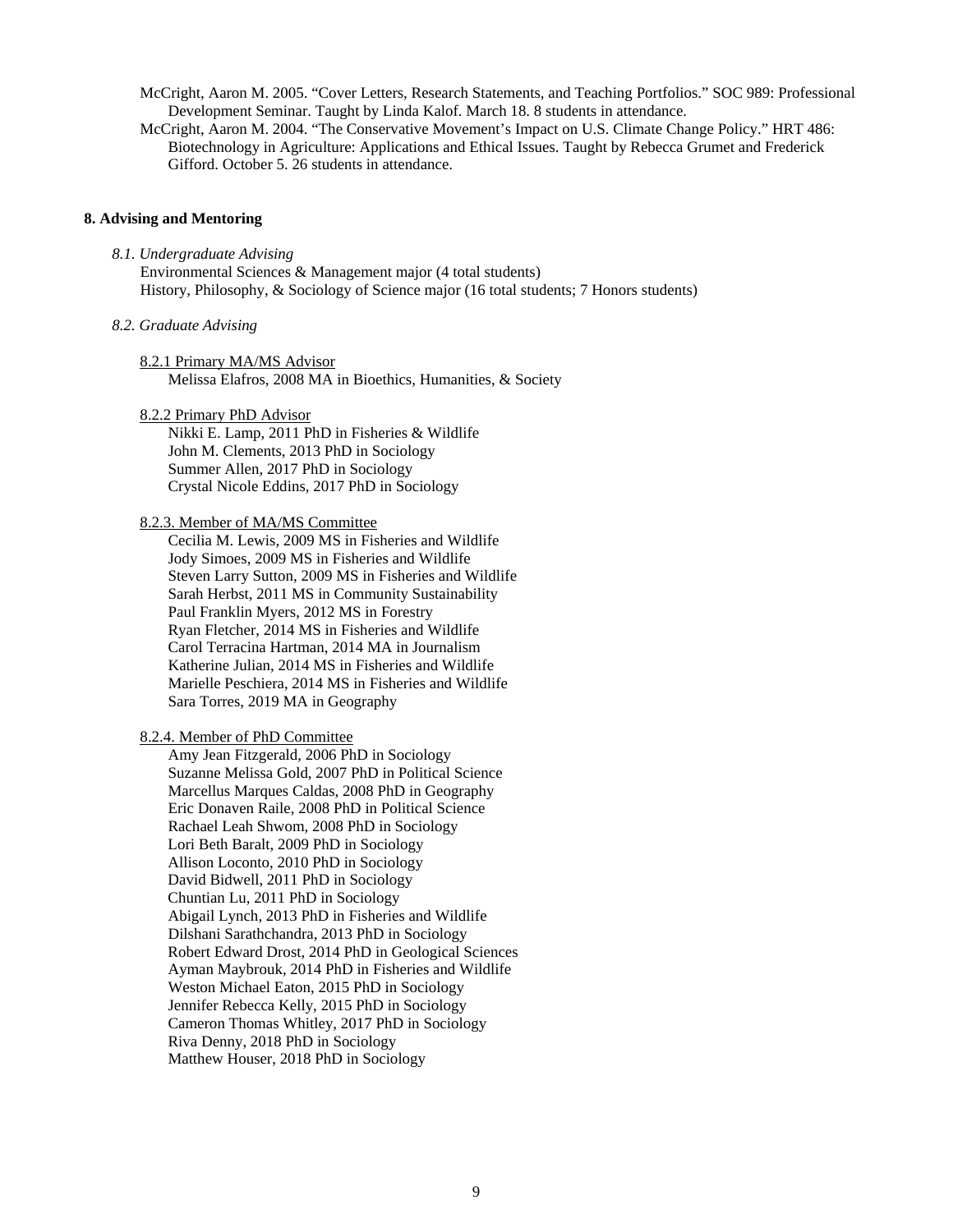# **10. University Service** (since fall 2004 at Michigan State University only)

*10.1. Service to Major Administrative Units (MAUs)*

| 10.1.1. Department of Sociology                                                               |
|-----------------------------------------------------------------------------------------------|
| Fixed-Term Instructor Search Committee, 2019 (Chair, 2019)                                    |
| Fixed-Term Instructor Search Committee, 2018 (Chair, 2018)                                    |
| Academic Advisor Search Committee, 2017 (Chair, 2017)                                         |
| Fixed-Term Instructor Search Committee, 2017 (Chair, 2017)                                    |
| Associate Chair, 2016-2018                                                                    |
| Sociology of Health and Medicine Search Committee, 2015                                       |
| Graduate Education Committee, 2015-2016                                                       |
| Undergraduate Education Committee, 2014-2015; 2016-2018 (Chair, 2014-2015; 2016-2018)         |
| Advisory Committee, 2010-2013                                                                 |
| Departmental Chairperson Search Committee, 2009-2011                                          |
| Environment and Policy Search Committee, 2008-2009                                            |
| Sociology of Agriculture and Food Search Committee, 2005-2006                                 |
| Speakers and Brownbag Series Committee, 2004-2008                                             |
|                                                                                               |
| 10.1.2. Environmental Science and Policy Program                                              |
| Doctoral Specialization in Environmental Science and Policy Committee, 2009-2010              |
| ESPP Faculty Advisory Council, 2008-2009, 2014-2016                                           |
| Faculty and Student Engagement Committee, 2008-2009                                           |
|                                                                                               |
| 10.1.3. College of Social Science                                                             |
| Director of the School of Criminal Justice Search Committee, 2019-202                         |
| Committee on Curriculum and Academic Policy, 2016-Present                                     |
|                                                                                               |
| 10.1.4. Lyman Briggs College                                                                  |
|                                                                                               |
|                                                                                               |
| Lyman Briggs College Dean Search Committee, 2017-2018                                         |
| History, Philosophy, and Sociology of Science Fixed-Term Search Committee, 2017 (Chair, 2017) |
| History, Philosophy, and Sociology of Science Fixed-Term Search Committee, 2016               |
| Advisory Committee, 2014-2016 (Chair, 2015-2016)                                              |
| History, Philosophy, and Sociology of Science Fixed-Term Search Committee, 2013               |
| Sociology of Technology Search Committee, 2012 (Chair, 2012)                                  |
| Culture and Public Health Search Committee, 2012                                              |
| LBC Academic Program Review Team, 2011-2012 (Deputy Chair, 2011-2012)                         |
| Medical Sociology Search Committee, 2011-2012 (Chair, 2011-2012)                              |
| LBC Inclusion Committee, 2011-2013 (Chair, 2011-2013)                                         |
| History, Philosophy, and Sociology of Science Fixed-Term Search Committee, 2010               |
| Ad Hoc Committee on Reappointment, Promotion, and Tenure Documents and Directions, 2010       |
| History, Philosophy, and Sociology of Science Convener, 2008-2010, 2012-2013                  |
| Medical Sociology Search Committee, 2007-2008 (Chair, 2007-2008)                              |
| History, Philosophy, and Sociology of Physical Sciences Search Committee, 2006-2007           |
| Speaker Series Committee, 2005-2006                                                           |
| Educational Policy Committee, 2004-2008 (Chair, 2005-2007)                                    |
| History, Philosophy, and Sociology of Science Fixed-Term Search Committee, 2006               |
| History, Philosophy, and Sociology of Science Substitution Czar, 2005-2007, 2010-2011         |
| History, Philosophy, and Sociology of Science Scheduling Committee, 2004-2006                 |
| History, Philosophy, and Sociology of Science Fixed-Term Search Committee, 2005               |
| Environmental Philosophy Search Committee, 2004-2006                                          |
| 10.2. Service to the University                                                               |

Women Student Services Director Search Committee, 2019 All-University Alumni Distinguished Scholarship Selection Committee, 2019-2020 Faculty Senate and University Council, 2017 University Academic Appeal Board, 2016-2018 Science Studies at State Advisory Board, 2014-2018 All-University Awards Committee, 2014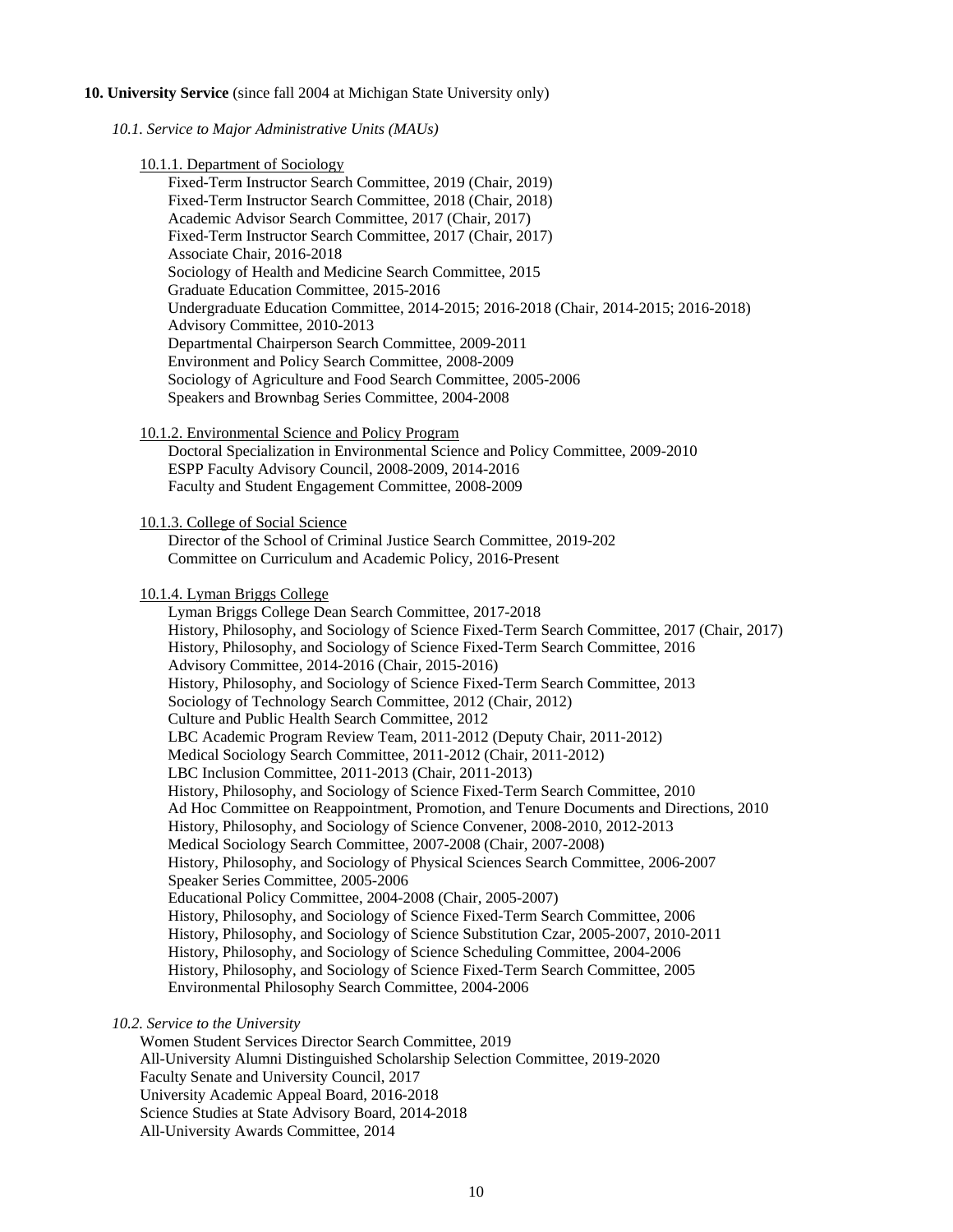University Committee on Liberal Learning, 2011, 2012 Lilly Teaching Fellowship Selection Committee, 2011 Office of Faculty and Organizational Development Advisory Board, 2010-2013 Great Lakes Watershed Initiative, 2009-2010 University Hearing Board, 2008-2010 Risk, Values, and Decisions Initiative, 2007-2009 Science, Technology, Environment, and Public Policy Specialization Advisory Committee, 2004-2005

# **11. Public Outreach and Engagement**

- Delivered a presentation on "The Value(s) of Cautionary Tales" at a Sharper Focus/Wider Lens forum. October 22, 2018. 67 people in attendance.
- Delivered a presentation on "Climate Change in Our Polarized Society" at the 2017 Michigan State University Science Festival. April 20, 2017. 34 people in attendance.
- Facilitated an interactive presentation on "You or Them?: Who Should Your Autonomous Vehicle Decide to Endanger and Why" at the 2017 Michigan State University Science Festival. April 8, 2017. 57 people in attendance.
- Served as a panel member on the Climate Change Panel at the 2013 Michigan State University Science Festival. April 19, 2013. 47 people in attendance.
- Served on a faculty-student panel on residential colleges at Michigan State University's "Counselor's Day for high school guidance counselors. April 24, 2009. 14 counselors in attendance.
- Served as a panel member at a "Focus the Nation" Community Forum on climate change. January 31, 2008. 96 people in attendance. Broadcast on WKAR public television.

## **12. Professional Service**

*12.1. Editorial Board Membership*

*Global Environmental Change*, 2016-Present *Environmental Politics*, 2015-Present *Energy Research and Social Science*, 2013-2019

*12.2. Advisory Board Membership*

Member of External Advisory Board for the EcoAnalytics Partnership—Exploring Pathways to Environmental Engagement in Canada, funded by the Social Sciences and Humanities Research Council (Canada). 2018-2020. Member of External Advisory Panel for the Great Lakes Climate Change Science and Education Systemic Network, funded by the National Science Foundation's Climate Change Education Partnership Program. 2010-2012.

*12.3. Service to American Sociological Association*

Organizer of two Regular Sessions on Environmental Sociology at 2012 ASA Annual Meeting. Denver, CO. Contributor to ASA Task Force on Sociology and Global Climate Change. 2010-2015. Co-Author of two chapters in Task Force report.

- Presider for paper session titled "Environmental Opinions and Behaviors" for Section on Environment and Technology at 2009 ASA Annual Meeting. San Francisco, CA.
- Co-Editor of *Critical Mass Bulletin*, official newsletter of ASA Section on Collective Behavior and Social Movements, 2005-2008.

Served on Membership Committee of ASA Section on Environment and Technology, 2001-2005. Co-editor of *States, Power, and Societies*, official newsletter of ASA Section on Political Sociology, 2001-2003. Co-webmaster of official website of ASA Section on Political Sociology, 2001-2003.

#### *12.4. Conference Organizing*

- Member of Organizing Committee for Knowledge from the Margins Conference. East Lansing, MI. August 18-19, 2015.
- Co-Organizer of Annual Conference for the Association for Integrative Studies. East Lansing, MI. October 15-18, 2014.
- Co-Organizer of Conference on Interdisciplinary Teaching and Learning at the Kellogg Hotel and Conference Center at Michigan State University. May 13-16, 2012.
- Co-Organizer of "Globalization, Environmental Justice, and Environment Ethics" International Conference at the Kellogg Hotel and Conference Center at Michigan State University. August 24-28, 2006.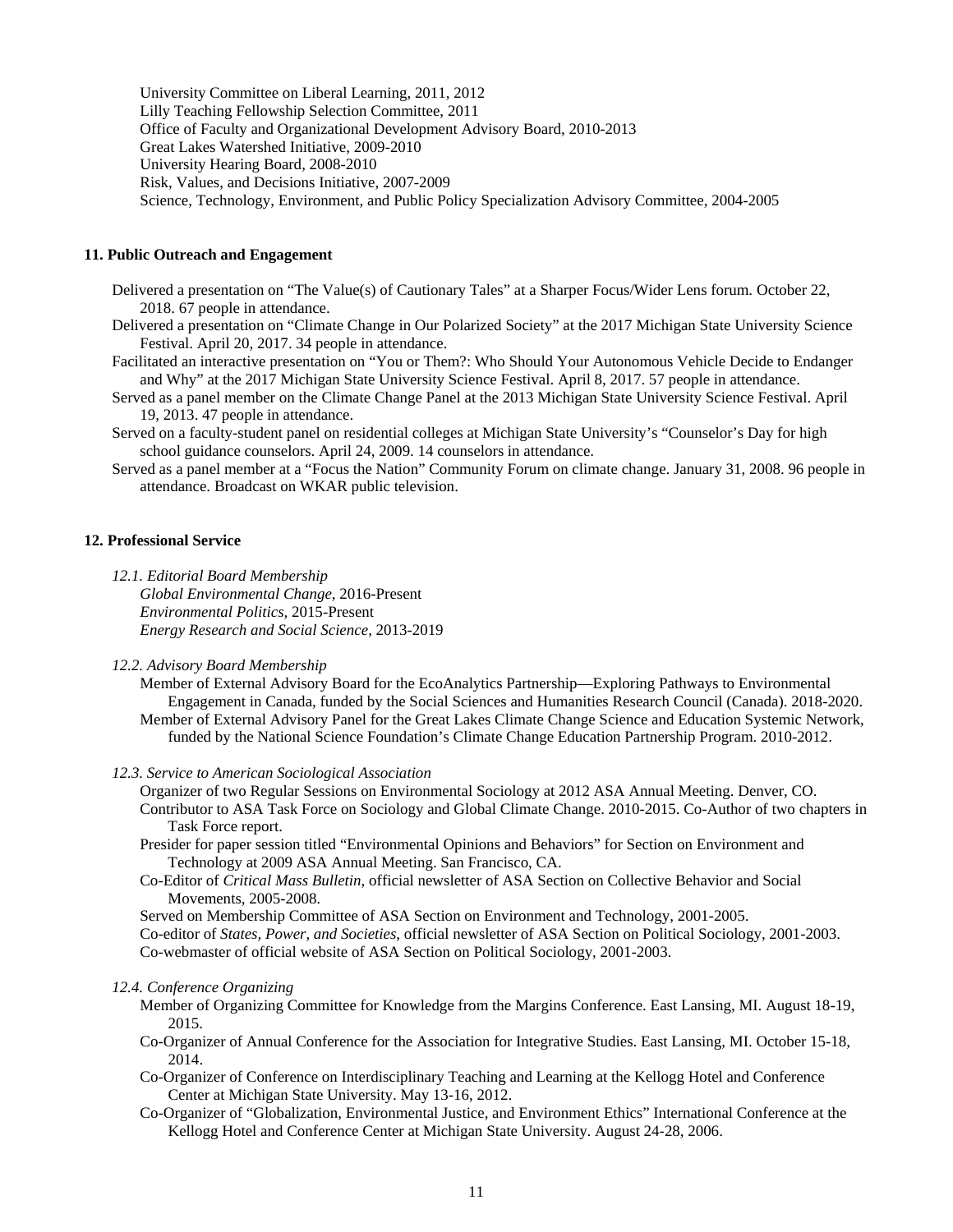Co-organizer of "Community and Ecology" Mini-Conference, co-sponsored by Research Committee 24 and Research Committee 03 of the International Sociological Association. San Francisco, CA. August 13, 2004.

|  |  | 12.5. Grant Proposal Review |  |
|--|--|-----------------------------|--|
|--|--|-----------------------------|--|

Environmental Protection Agency Science to Achieve Results (STAR) Program National Aeronautics and Space Administration Development and Testing of Potential Indicators for the National Climate Assessment National Science Foundation Decision, Risk, and Management Sciences Program Dynamics of Coupled Natural and Human Systems Program Science, Technology, and Society Program Sociology Program Social Sciences and Humanities Research Council of Canada

*12.6. Book Proposal/Manuscript Review* Addison-Wesley Publishing Bentham Science Publishers

Oxford University Press Polity Press Prentice Hall Routledge Press Roxbury Publishing SAGE Publishing

*12.7. Article Manuscript Review*

*American Journal of Political Science American Journal of Public Health American Journal of Sociology American Psychologist American Sociological Review Bioscience British Journal of Political Science Canadian Journal of Sociology Climatic Change Conservation Letters Contexts Critical Sociology Current Anthropology Ecological Economics Ecology & Society Energy Research & Social Science Environment & Behavior Environmental Politics Global Environmental Change Global Environmental Politics Human Communication Research Human Ecology Review Interdisciplinary Reviews: Climate Change International Journal of Climatology International Journal of Public Opinion Research International Journal of Sociology Journal for the Scientific Study of Religion Journal of Applied Research in Memory & Cognition Journal of Environmental Psychology Journal of Environmental Studies & Sciences Journal of Legislative Studies Journal of Personality & Social Psychology*

*Journal of Risk Research Journal of Scholarship of Teaching & Learning Mobilization Nature Climate Change Nature Energy Organization & Environment Party Politics Philosophical Transactions of the Royal Society A PLOS ONE Policy Sciences Policy Studies Journal Political Behavior Population & Environment Proceedings of the National Academy of Sciences Public Opinion Quarterly Public Understanding of Science Qualitative Sociology Review of Policy Research Risk Analysis Rural Sociology Science Science Communication Social Forces Social Problems Social Science Quarterly Social Science Research Society & Natural Resources Sociological Forum Sociological Inquiry The Sociological Quarterly The Solutions Journal Theory, Culture, & Society Worldviews*